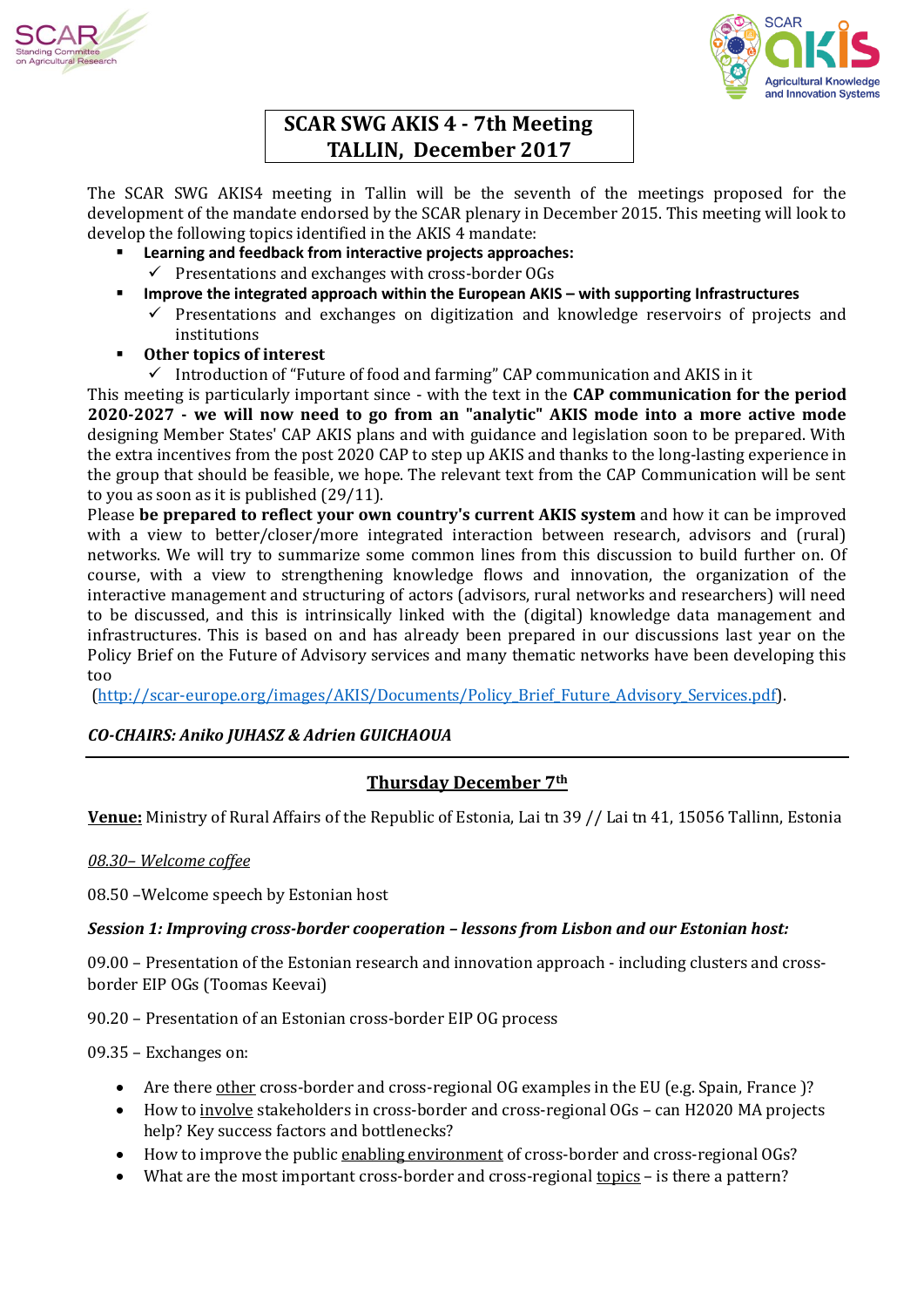



# 10.05 – Coffee Break

# *Session 2: Future of AKIS – lessons from CAP communication*

10.25 – Update on the EIP and presentation of the CAP communication paper related to AKIS (Inge Van Oost)

10.45 – Presentation of the Estonian advisory service development - (Külli Kaare)

11.00 – Exchanges on:

- What is your opinion of the AKIS part of the CAP communication?
- How to help the AKIS part of CAP communication become a reality at the MS policy making level?
- How do you start making a national or regional AKIS plan? Which criteria and which guidance?
- Develop questions for Athens and gather possible good examples and experts to invite.

## *Session 3: Capitalizing on digitization and knowledge reservoirs*

11.50 – Presentation from the Bonn AKIS meeting report and other relevant workshops on digitization

12.05 – Presentation of the Estonian long-term program for knowledge transfer in digitization (tbc)

12.20 – Presentation from the Lisbon AKIS meeting report about knowledge reservoirs

12.35 – Presentation of (a) good example(s) on information and data management system (e.g. OK NET - Arable or Ecofeed, or Inno4grass)

### *12.50 – Lunch break*

### *13.50: Exchanges on:*

### *Group 1:*

- How can we capitalize on the digitization knowledge we collected so far?
- What are the most important question for the AKIS infrastructure? Involvement of specific actors? Data and information sharing?

### *Group 2:*

- How can we make project (EIP: OGs, MA and TN) knowledge reservoirs more interconnected?
- How can we make knowledge reservoirs more user friendly? Who are the target groups?
- How can we make knowledge reservoirs available and up-to-date after the end of projects?
- Develop questions for Athens and gather possible good examples and experts to invite.

### 14.40 – Coffee Break

### **15.00: Presentation of parallel sessions outcomes**

5 minutes report of each group and after than 15 minutes discussion

### *Session 5: Upcoming AKIS related events*

15.40 – Upcoming events:

- CASA workshops in Poland and Hungary
- Cross-fertilization workshop for Multi-actor projects and Thematic Networks in Brussels, March 2018